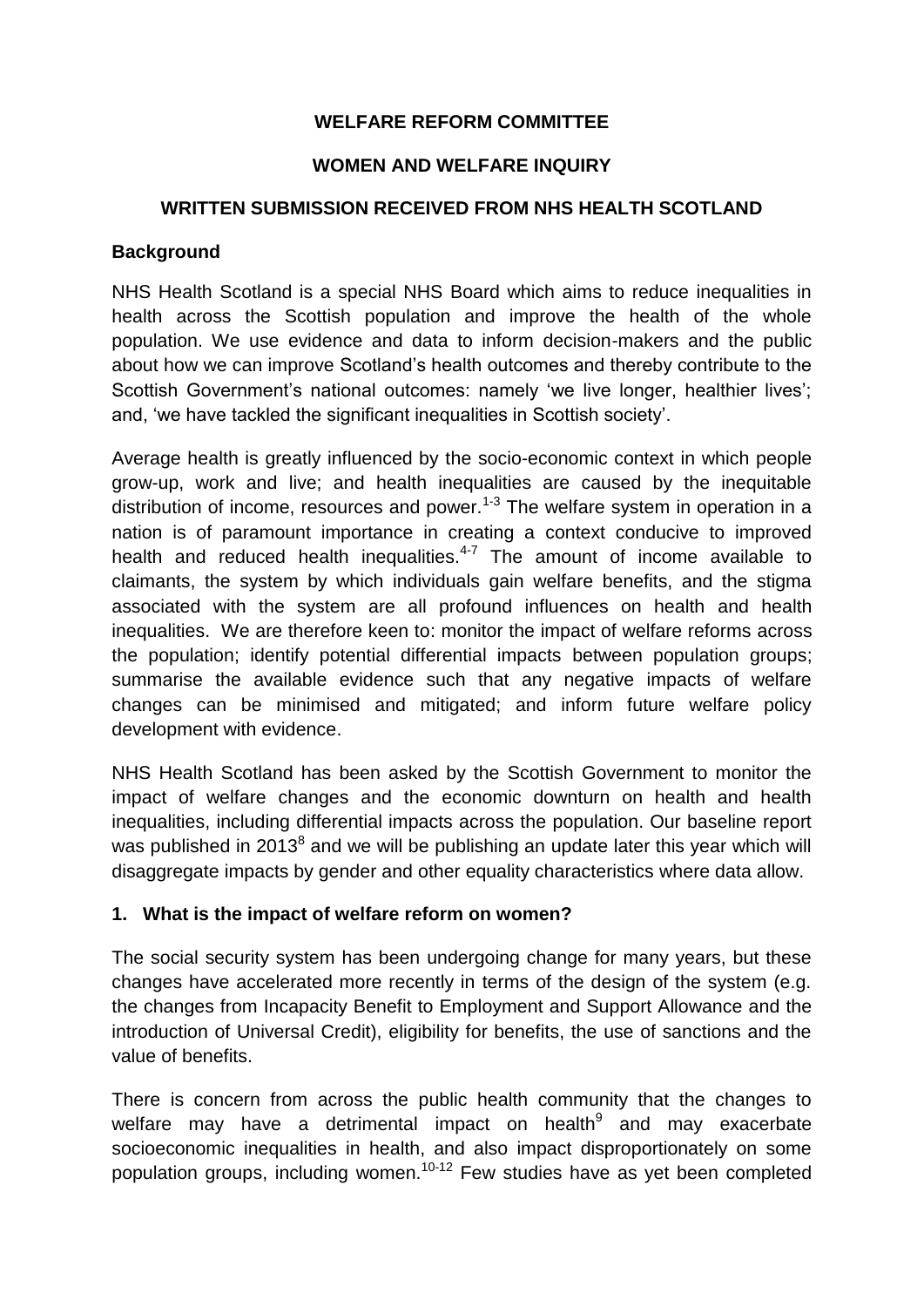which measure health impacts, but there is now extensive work available looking at the financial impact of the welfare changes on different groups, and models are available which consider the likely future impacts of policies which are planned but not yet implemented.<sup>a</sup>

# *Why might women be disproportionately impacted?*

Many of the changes that have been implemented, or which are planned, will have a substantial impact on both men and women, whilst some will have larger impacts for one gender or the other. Where women are disproportionately negatively impacted this is often because of:

- the higher proportion of caring roles carried by women in society
- the particularly acute impacts on single parent households which are disproportionately female-headed
- the higher proportion of women who receive lower rate benefits (especially income support and child benefit) and the changes to these (e.g. moving people on to Job Seekers Allowance and reducing automatic national insurance payments)

Therefore, the welfare changes which are likely to impact (or have already impacted) more on women include:<sup>13</sup>

- <span id="page-1-0"></span>Child Benefit freeze from 2011 to 2014 and 1% uprating from 2014 to 2016
- Reduction of Child Benefit for households where an individual earns above £50,000 and removal where one individual earns above £60,000
- Reduction in the proportion of childcare costs covered by Working Tax Credit
- Removal of the Baby Element of Child Tax Credits
- Increase in the taper rate for Tax Credits
- Requirement for lone parents on Income Support with a youngest child aged 5 or 6 years to move to JSA
- Abolition of the Health in Pregnancy Grant
- Restriction of Sure Start Maternity Grants to the first child only
- Abolition of the Child Trust Fund
- A system of charges for those requiring access to the new statutory child Maintenance Service and collection charges where the payment of maintenance is not through voluntary agreement
- The benefit cap which is expected to primarily impact on households with children (89% of households affected) and lone parents (50% of households affected)

<sup>1</sup> <sup>a</sup> Note that these future modelled impacts are highly dependent on the time of modelling (as there have been frequent amendments to the plans) and are also dependent on the outcome of the forthcoming general election as many changes have yet to be implemented.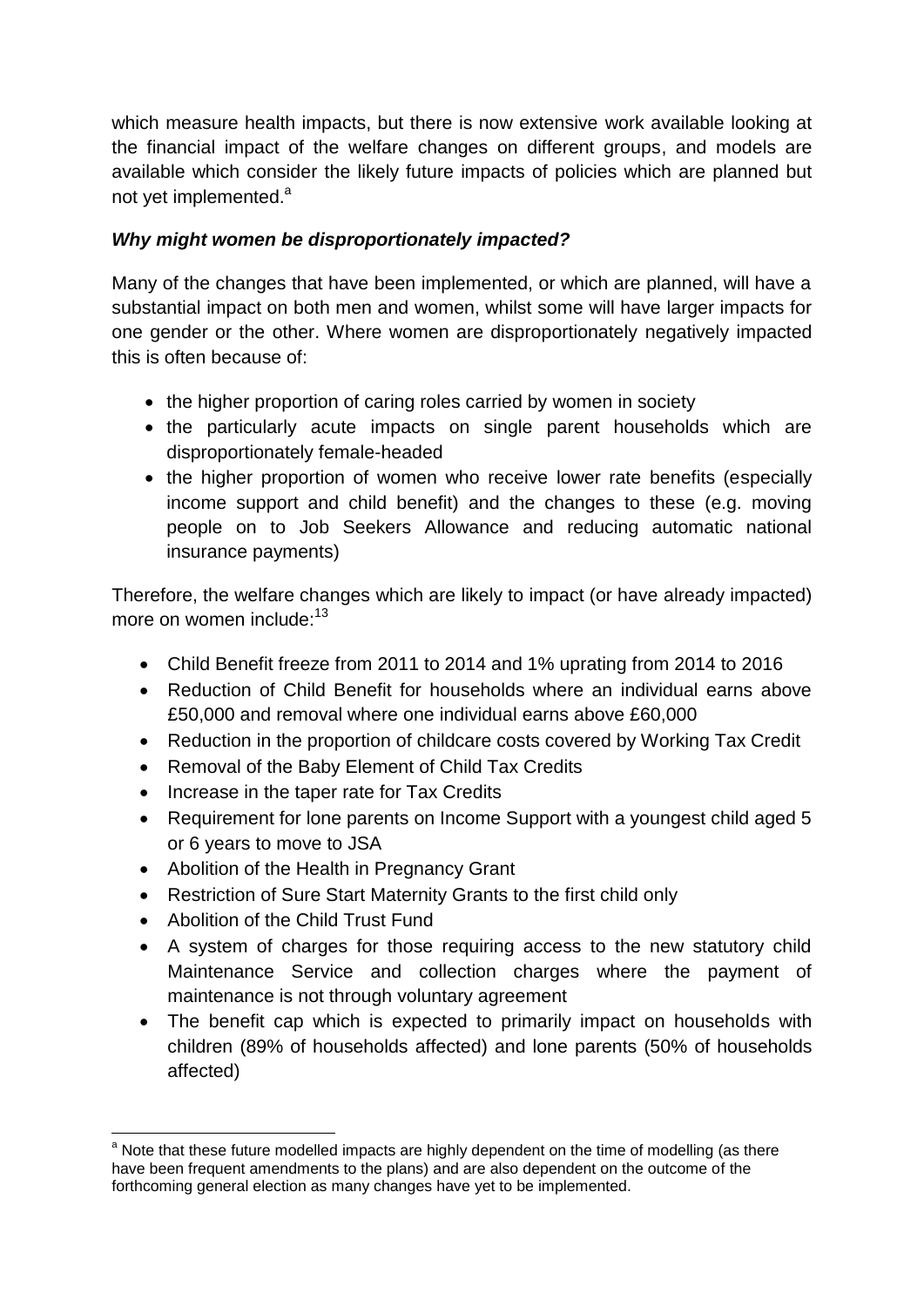Unlike the current system, where different benefits can be paid to separate members of a household, Universal Credit will be paid as one single household payment which will represent a loss of independent income for women in many households

## *Benefit uptake*

There are marked differences across benefits in relation to which are claimed more by women or by men. In November 2012 in Scotland, women comprised 67% of the case load for Attendance Allowance, 51% of DLA at all ages, 62% of the case load for Housing Benefit and 67% for Income Support, and 62% of Pension Credit claimants; but only 48% of the caseload for Employment and Support Allowance (ESA), 48% of working-age Disability Living Allowance (DLA), 44% of Incapacity Benefit, and 32% of the Job Seeker's Allowance (JSA) case load.<sup>[13](#page-1-0)</sup> However, it is the changes to child benefits that have made the biggest difference such that the level of real terms cash available to women has decreased faster than that to men.<sup>14</sup>

## *Sanctions*

Overall, it is men rather than woman who are disproportionately sanctioned and this is related to the greater proportion of men who receive JSA (and in particular young men of who 41% of those aged 18-24 years were sanctioned).<sup>15</sup> Amongst women, it has been noted that those experiencing domestic abuse are disproportionately at risk of sanctioning,<sup>16</sup> and that the needs of lone parents moving on to JSA or into work are not adequately recognised.<sup>17</sup>

### <span id="page-2-0"></span>*Change of payment method*

A move to single benefit payment to household is expected to have significant gendered impact. The decision as to who receives income has a significant impact on how it is distributed, with women more likely to spend on children's needs, raising concerns of detriment to gender equality with a return to a 'male breadwinner' model. There are also concerns that a move to single benefit payment to household may exacerbate economic abuse in households where domestic violence is present. <sup>[16](#page-2-0)</sup>

### *Housing benefit*

The UK Government's Equality Impact Assessment of the size criteria for people in the Social Rented sector (the 'bedroom tax') anticipates that 340,000 of the families affected are single women, compared to 160,000 single men, and 160,000 couples.<sup>18</sup> Although the Scottish Government has taken action to mitigate the impacts of the 'bedroom tax' through discretionary housing payments, data are not published by gender on who have received these.<sup>19</sup>

A report for the House of Commons Welfare and Pensions Committee on Support for Housing Costs in the Reformed Welfare System raises issues in relation to the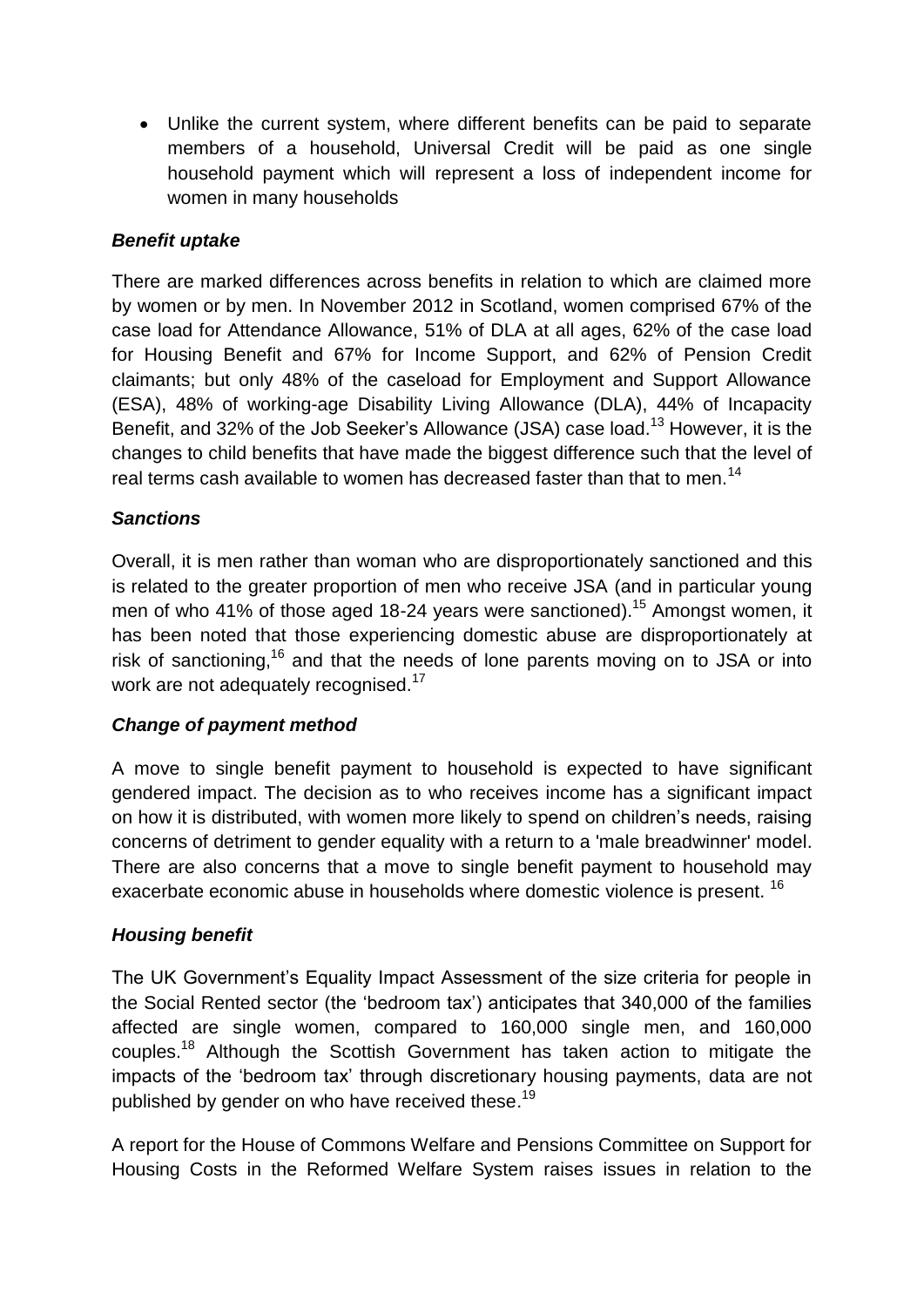shared accommodation rate where there is an extension of the age range from 25 to 35 years. This is thought to have implications for vulnerable young people and women fleeing violence where sharing may not be appropriate and/or housing is not available. 20

## *Multiple disadvantage*

Welfare changes, almost by definition, impact on population groups who are at multiple risk from discrimination, stigma and poverty. It is therefore important to recognise that some individuals are in receipt of multiple benefits, and are therefore at particularly high risk; for example, individuals with disabilities, those in ethnic minorities, $^{21}$  and lone parents. $^{22}$ 

## **2. What is your (or your clients) experience of being on benefits or employment support?**

**3. How has your (or your clients) experience with the benefit system changed in recent years since the introduction of the welfare reforms?**

## **4. Are there any challenges involved in being in receipt of your (your clients) particular benefits?**

In relation to questions 2-4, NHS Health Scotland does not provide health services directly and so we cannot comment directly on this.

However, there are a variety of research reports available which provide insights into the 'lived experience' of the evolving changes to the welfare system. $^{23}$ 

# **5. What would be your priorities for change when certain benefits / elements of employment support are devolved to Scotland?**

## **6. Do you have any suggestions of practical improvements that you would like to see when certain benefits / elements of employment support are under Scottish control?**

In relation to questions 5 and 6, the Smith Commission has proposed a series of changes relating to social security. The specific proposals are:

- 1. The Scottish Government is to be given powers to vary the frequency of Universal Credit (UC) payment and how this is split within households, to pay landlords directly for housing costs, and to vary the housing costs elements; with any changes in costs met from the Scottish budget.
- 2. Those aspects of social security that lie outside UC (carers benefits, for disabled people, sickness benefits, Disability Living Allowance, Personal Independence Payments, Industrial Injuries Disablement Allowance and Severe Disablement Allowance) and which comprise the Regulated Social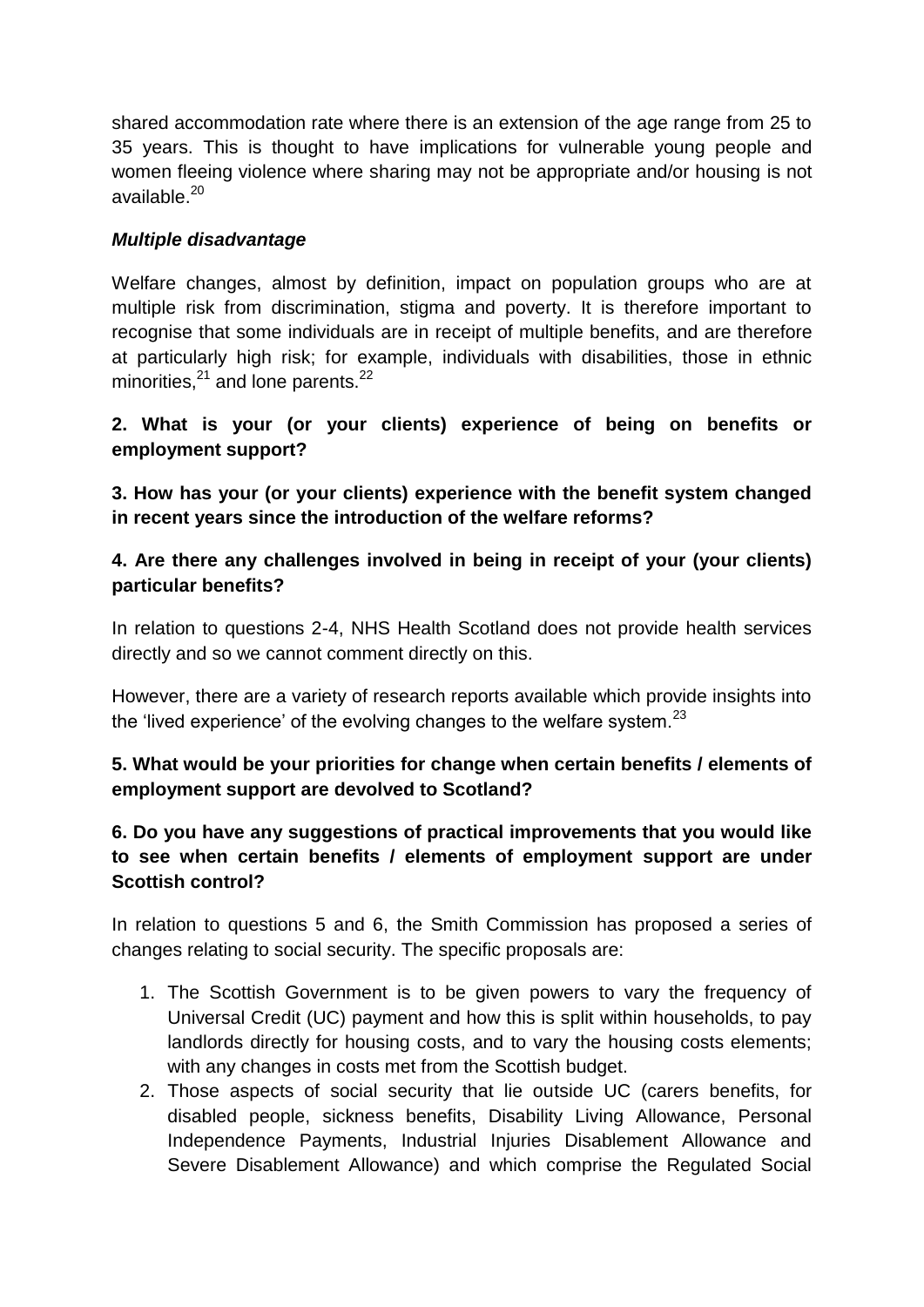Fund (Cold Weather Payment, Funeral Payment, Sure Start Maternity Grant, Winter Fuel Payment), and Discretionary Housing Payments are all proposed to be devolved to the Scottish Parliament (with any changes in costs met from the Scottish budget).

- 3. The Scottish Government will gain powers to fund new welfare benefits without endangering eligibility to reserved benefits (including those relating to the benefits cap).
- 4. The arrangements for providing support to those unemployed (i.e. 'employability' programmes will be devolved on expiry of the current contractual commitments.

The value, conditionality, universality and operation of the social security system are key determinants of health. The vast majority of this system is to remain a reserved policy area, however there is now a proposal to devolve some aspects of this which could be used to mitigate against the likely negative consequences of the current policy direction (by making Universal Credit a weekly rather than monthly payment, ensuring housing costs are paid directly and ensuring that income does not simply transfer to a single 'head of household'). Furthermore, the proposals would transfer social fund welfare payments, disability and sickness benefits to the Scottish Parliament, and would facilitate the creation of new benefits. This has the potential to reduce inequalities and improve health if the value of these benefits can be increased and their conditionality reduced. However, it is not clear whether the assessment of eligibility for these benefits is proposed for devolution – the main aspect of the current regime which is theorised to be most detrimental to health.

The proposed devolution of services for those who are unemployed (currently very focused on 'employability' and skills) is a potentially important opportunity. The current UK approach to unemployment is almost entirely supply-side orientated despite a lack of high quality and sufficiently well paid employment being the most important factor in explaining the current unemployment data. $^{24}$  The quality of many of the current suite of 'employability' services is at best unclear, with a very modest impact on reducing unemployment and a poor record of enhancing the skills and motivation of job-seekers. If the powers over this sector are devolved in the future there would be an opportunity to use the resources much more efficiently to identify genuine skills gaps and frictional unemployment and address these issues directly. The focus of employment policy could then be re-orientated towards demand side measures and attaining full employment.

It is also worth noting that part of the Smith commission proposal is to devolve the power to introduce gender quotas for public bodies. This could ensure that one aspect of gender inequality is reduced, and this is likely to be a helpful policy in ensuring better governance, and ultimately performance, of public sector bodies.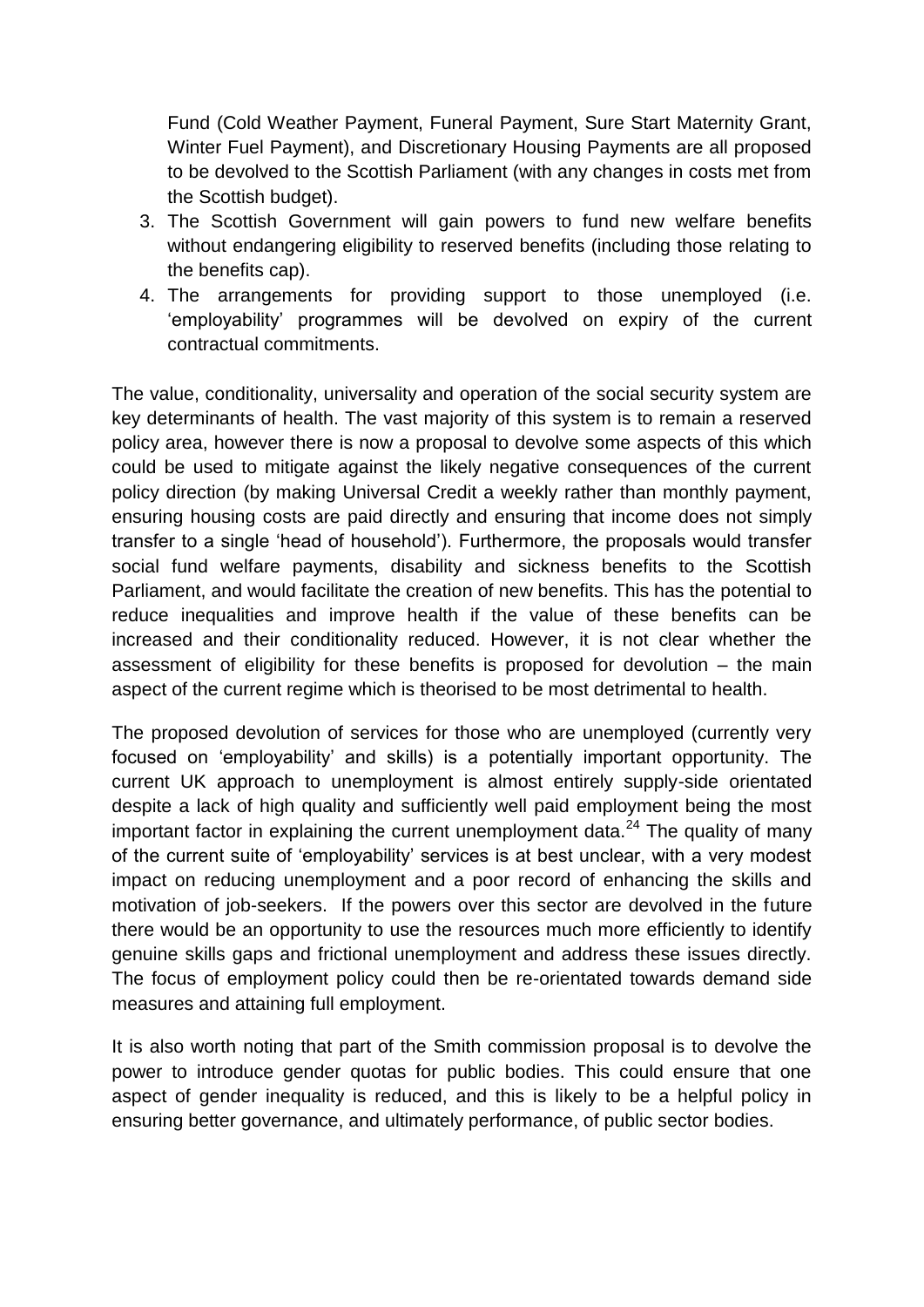Wendy Macdonald, Fiona Myers and Gerry McCartney NHS Health Scotland 27 April 2015

#### **References**

1

 $2$  McCartney G, Collins C, MacKenzie M. What (or who) causes health inequalities: Theories, evidence and implications? Health Policy 2013; 113: 221-7.

- <sup>4</sup> Bambra C. Health status and the worlds of welfare. Social Policy and Society 2006; 5(1): 53-62.
- <sup>5</sup> Bambra C. Going beyond The three worlds of welfare capitalism: regime theory and public health research. Journal of Epidemiology & Community Health 2007; 61(12): 1098-102.
- <sup>6</sup> Bambra C. Work, Worklessness, and the Political Economy of Health. Oxford: Oxford University Press; 2011.
- <sup>7</sup> Beckfield J, Krieger N. Epi+demos+cracy: Linking Political Systems and Priorities to the Magnitude of Health Inequities-Evidence, Gaps, and a Research Agenda. Epidemiologic Reviews 2009; 31(152-77).
- <sup>8</sup> McCartnev G, Myers F, Taulbut M, MacDonald W, Robinson M, Scott S, Mitchell R, Millard D, Tod E, Curnock E, Katikireddi SV, Craig N. Making a bad situation worse? The impact of welfare reform and the economic recession on health and health inequalities in Scotland (baseline report). Edinburgh: NHS Health Scotland; 2013.
- 9 McKee M, Stuckler D. The assault on universalism: how to destroy the welfare state. British Medical Journal 2011; 343: d7973.
- <sup>10</sup> Wood J. Gender and 'welfare reform; in Scotland: a joint position paper. Edinburgh, Engender.
- <sup>11</sup> The Impact of Austerity on Women. London, Fawcett Society, 2012.
- $12$  Scottish Directors of Public Health. Changes to employment support allowance will discriminate against women. Edinburgh, 2015.
- <sup>13</sup> The Gender Impact of Welfare Reform. Edinburgh, Scottish Government (Communities ASD), August 2013.
- <sup>14</sup> Reed H, Portes J. Cumulative Impact Assessment: A Research Report by Landman Economics and the National Institute of Economic and Social Research (NIESR) for the Equality and Human Rights Commission. London, Equality and Human Rights Commission, 2014.
- <sup>15</sup> Benefit Sanctions in Scotland. Broxburn, Improvement Service, 2014.
- $16$  The potential impacts of benefit sanctions on individuals and households. Edinburgh, Scottish Government, 2013.
- <sup>17</sup> Graham H, McQuaid R. Exploring the impacts of the UK government's welfare reforms on lone parents moving into work. Employment Research Institute, Edinburgh Napier University, University of Stirling, May 2014.
- <sup>18</sup> Housing Benefit: size criteria for people renting in the social rented sector. London, Department for Work and Pension, 2012.
- <sup>19</sup> Discretionary Housing Payments in Scotlandi, 1 April to 31 December 2014, Edinburgh, Scottish Government, 2014.
- <sup>20</sup> Support for housing costs in the Reformed Welfare System. London, House of Commons, Work and Pensions Committee, 2014.
- $21$  Sandhu K, Stephenson MA and Harrison J. Layers of Inequality: A Human Rights and Equality Impact Assessment of the Public Spending Cuts on Black Asian and Minority Ethnic Women in Coventry. Warwick, University of Warwick, 2013.
- <sup>22</sup> Browne J. The impact of tax and benefit reforms by sex: some simple analysis. London, Institute of Fiscal Studies, 2011.
- <sup>23</sup> Graham H, Lister B, Egdell V, McQuaid R. The impact of welfare reform in Scotland tracking study. Year 1 report. Edinburgh, Scottish Government, 2014.

Closing the gap in a generation: Health equity through action on the social determinants of health. Final Report of the Commission on Social Determinants of Health. Geneva: World Health Organisation, 2008.

<sup>&</sup>lt;sup>3</sup> Macintyre S. The Black report and beyond what are the issues? Social Science and Medicine 1997; 44(6): 723-45.